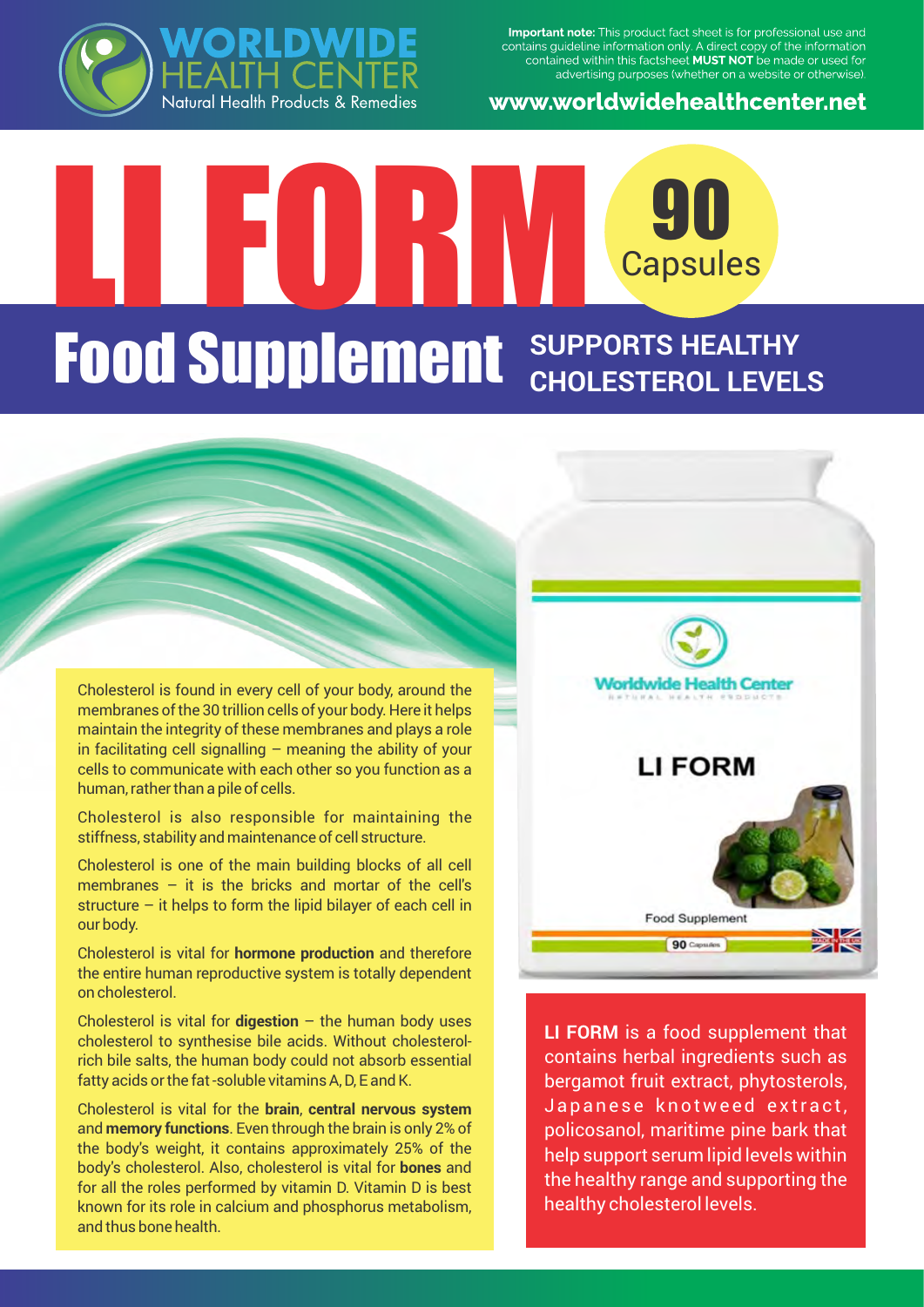# **PRODUCT INFORMATION**

#### **Each capsule provides:**

- Bergamot fruit 280 mg
- Maritime pine bark  $-60$  mg
- Of which Proanthocyanidins = 1.14 mg
- Phytosterols 50 mg
- Resveratrol 7 mg
- Mixed Tocotrienols 2 mg
- Monacolin  $K 1.5$  mg
- Octacosanol 1.5 mg

### **FREE FROM:**

- $\times$  Artificial colours
- $\checkmark$  Flavours
- $\checkmark$  Sugar
- $\checkmark$  Wheat
- $\checkmark$  Preservatives
- $\checkmark$  Dairy products
- $\checkmark$  Gluten
- $\times$  FOS
- $\checkmark$  GM ingredients





**Ingredients:** capsule shell: hydroxypropyl methylcellulose (HPMC)(vegetarian), red rice yeast extract (0.4% Monacolin K), Bergamot fruit extract 5:1 (citrus medica var. sarcodactylis), phytosterols 95% (**Soy**), Japanese knotweed extract 62 5:1 (50% resveratrol), mixed tocotrienols 50%, policosanol powder 60%, octacosanol (sugar cane), maritime pine bark extract 50:1 (95% Proanthocyanidins)

**Allergy Advice:** for allergens, see ingredients in **bold.**

**Directions:** Take 1 capsule x 3 times daily with food or water or as advised.

#### **CAUTION:**

- Do not exceed the recommended daily intake.
- Keep away from children.
- Food supplements should not be used as a substitute for a varied diet and healthy lifestyle.
- Consult your doctor before taking supplements or changing your diet.

**\*These statements have not been evaluated by the FDA or EFSA. This product is not intended to diagnose, treat, cure or prevent any disease.**

### **CAUSES OF HIGH BLOOD CHOLESTEROL LEVELS**

- $\cdot$  Heredity The ABCB4 gene which encodes a protein known to transport fats from the liver into bile to facilitate excretion of cholesterol from the body, has been found to affect LDL levels in blood.
	- Weight excess weight tends to increase the levels
- Smoking
- Age and gender  $-$  cholesterol levels naturally rise as men and women age. Menopause is often associated with increased LDL cholesterol in women
- Type 2 diabetes
- Underactive thyroid gland hypothyroidism
- Liver and kidney problems
- **Heavy metals**
- Certain foods saturated fat
- Certain medications such as diuretics, steroid hormones, immune-suppressants, beta blockers.